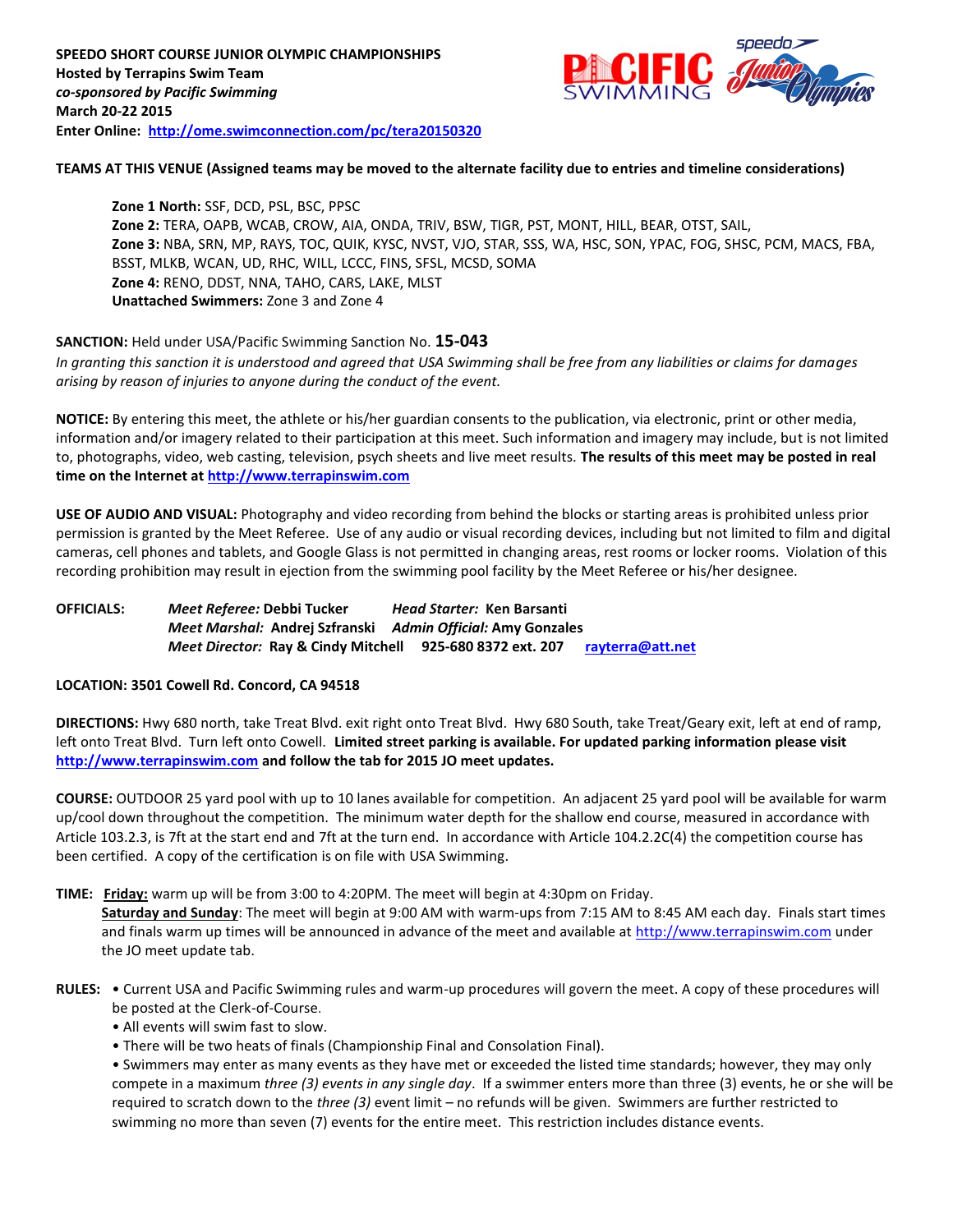• If local conditions warrant it the Meet Referee, with the concurrence of the Meet Director, may require a mandatory scratch down. Immediate cash refunds will be made for any mandatory scratches.

• **All coaches and deck officials must wear their USA Swimming membership cards in a visible manner.** 

• **11-over 1000/1650 free events will swim fast to slow and alternating girls and boys heats. 13-over 400IM and 500fr events will swim fast to slow and alternate girls and boys heats. The option of alternating heats and events may change at the discretion of the Meet Referee and Meet Director. Swimmers in the 500 Free must provide their own lap counters. Swimmers in 1000 Free and 1650 Free must provide their own timers and lap counters.**

**ATTENTION HIGH SCHOOL SWIMMERS (February through May):** If you are a high school swimmer in season, you need to be Unattached from this meet. It is the swimmers responsibility to be Unattached from this meet. You can un-attach at the meet if necessary. This does not apply to swimmers swimming under the rules of the Nevada Interscholastic Activities Association (NIAA).

**UNACCOMPANIED SWIMMERS:** Any USA-S athlete-member competing at the meet must be accompanied by a USA Swimming member-coach for the purposes of athlete supervision during warm-up, competition and warm-down. If a coach-member of the athlete's USA-S Club does not attend the meet to serve in said supervisory capacity, it is the responsibility of the swimmer or the swimmer's legal guardian to arrange for supervision by a USA-S member-coach. The Meet Director or Meet Referee may assist the swimmer in making arrangements for such supervision; however, it is recommended that such arrangements be made in advance of the meet by the athlete's USA-S Club Member-Coach.

**RACING STARTS:** Swimmers must be certified by a USA-S member-coach as being proficient in performing a racing start, or must start the race in the water. It is the responsibility of the swimmer or the swimmer's legal guardian to ensure compliance with this requirement.

### **RESTRICTIONS:**

- Smoking and the use of other tobacco products is prohibited on the pool deck, in the locker rooms, in spectator seating, on standing areas and in all areas used by swimmers, during the meet and during warm-up periods.
- Sale and use of alcoholic beverages is prohibited in all areas of the meet venue.
- No glass containers are allowed in the meet venue.
- No propane heater is permitted except for snack bar/meet operations.
- All shelters must be properly secured. No swimmer or team canopies may be placed on the pool deck.
- Changing into or out of swimsuits other than in locker rooms or other designated areas is prohibited.
- **NO** pets allowed on deck, other than service assistance animals.

 Destructive devices, to include but not limited to explosive devices and equipment, firearms (open or concealed), blades, knives, mace, stun guns and blunt objects are strictly prohibited in the swimming facility and its surrounding areas. If observed, the Meet Referee or his/her designee may ask that these devices be stored safely away for the public or removed from the facility. Noncompliance may result in the reporting to law enforcement authorities and ejection from the facility. Law enforcement officers (LEO) are exempt per applicable laws.

# • **NO TEAM, SWIMMERS OR PARENTS WILL BE ALLOWED INTO THE FACILITY PRIOR TO 2:45 PM ON FRIDAY OR 7:00 AM ON SATURDAY/SUNDAY TO SET UP CANOPIES OR TO RESERVE SPACE. COACHES WILL BE PERMITTED TO ENTER AT 2:00 PM ON FRIDAY AND 6:30 AM ON SATURDAY/SUNDAY TO SET UP COACH ONLY ON-DECK CANOPIES.**

•Entrance into the facility will be from the Northwest corner of the pool, near the starting end NOT through gate near Tennis courts.

**ELIGIBILITY:** • Swimmers must be current members of USA-S and enter their name and registration number on the meet entry card as they are shown on their Registration Card. If this is not done, it may be difficult to match the swimmer with the registration and times database. The meet host will check all swimmer registrations against the SWIMS database and if not found to be registered, the Meet Director shall accept the registration at the meet (a \$10 surcharge will be added to the regular registration fee). Duplicate registrations will be refunded by mail.

- Swimmer must have met the "JO" time standard in every event entered. Entries with "NO TIME" will be rejected.
- Disabled swimmers are welcome to attend this meet and should contact the Meet Director or Meet Referee regarding any special accommodations on entry times and seeding per Pacific Swimming policy.

• Swimmers 19 years of age and over may compete in the meet for time only, no awards. Such swimmers must have met standards for the 17-18 age group and will be ineligible to swim finals.

• The swimmer's age will be the age of the swimmer on the first day of the meet.

**PROOF OF TIME:** Proof of time will be required for this meet per Pacific Swimming rule Section 4.C.2. All entry times will be verified against the USA Swimming SWIMS database and may be changed in accordance with Pacific Swimming Entry Time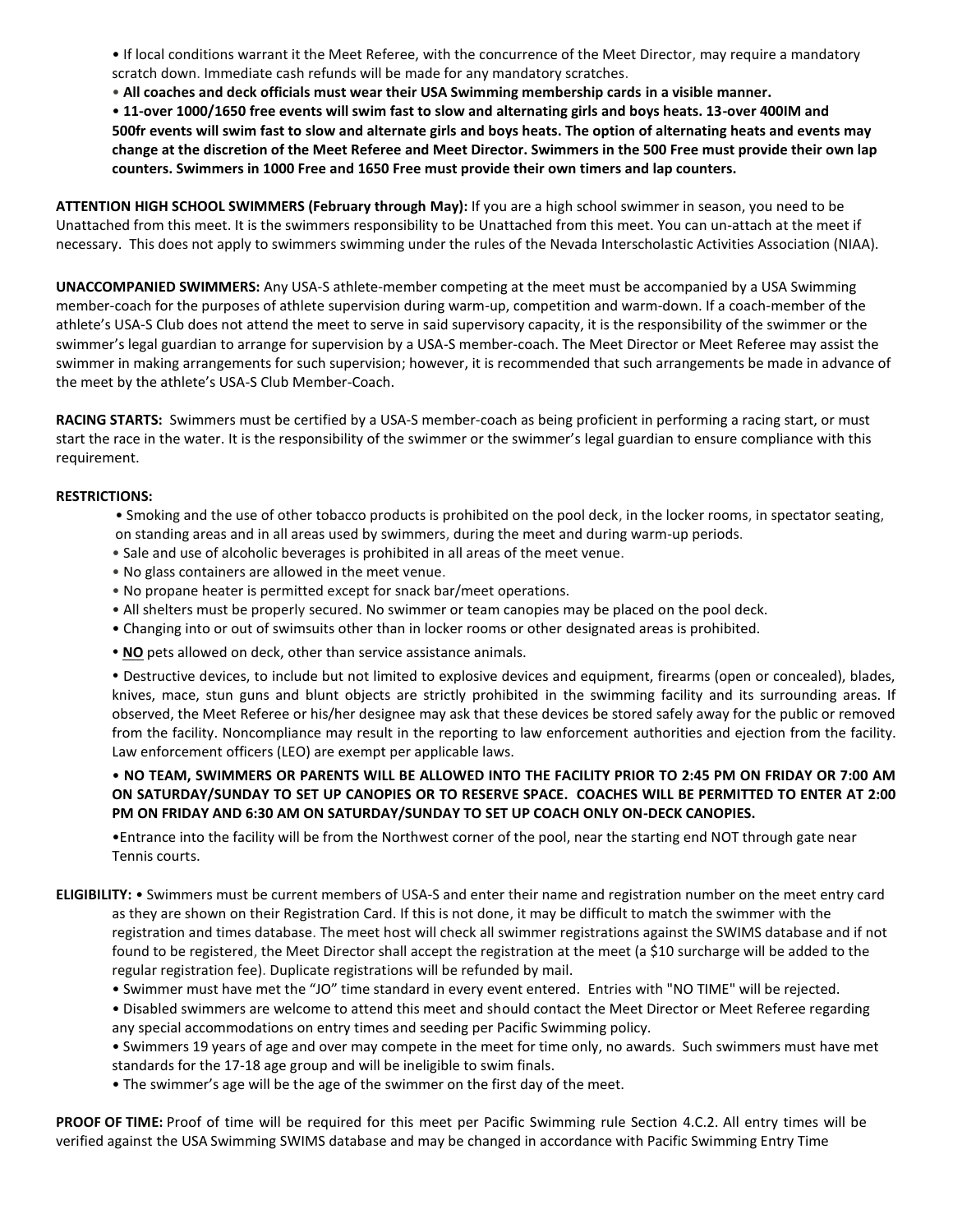Verification Procedures. Entry times must have been achieved after October 20, 2013 and prior to the closing date of entries for the meet on Sunday March 8 AT 11:59 PM PST. If the time cannot be proven prior to the meet, the swimmer will be not be allowed to check-in for the event until the entry time has been proven. When possible, the coaches will be notified of the swimmers who have not proven their entry time. No refunds will be given if a time cannot be proven.

**ENTRY FEES**: \$7.50 per individual event, \$10.00 participation fee per swimmer. All entry fees MUST be included with entry.

**ONLINE ENTRIES:** To enter online go to **<http://ome.swimconnection.com/pc/tera032015>** to receive an immediate entry confirmation. This method requires payment by credit card. Swim Connection, LLC charges a processing fee for this service, equal to \$1 per swimmer plus 5% of the total Entry Fees. Please note that the processing fee is a separate fee from the Entry Fees. If you do not wish to pay the processing fee, enter the meet using a mail entry. **Entering online is a convenience, is completely voluntary, and is in no way required or expected of a swimmer by Pacific Swimming. Online entries will be accepted through Monday March 9 at 11:59pm PST.** 

**MAILED OR HAND DELIVERED ENTRIES**: Entries must be on the attached consolidated entry form. Forms must be filled out completely and printed clearly with swimmer's best time. Entries must be postmarked by midnight, Friday, March 6, or hand delivered by 6:30 p.m. Monday, March 9. No late entries will be accepted. No refunds will be made, except mandatory scratch downs. Requests for confirmation of receipt of entries should include a self-addressed envelope.

**Make check payable to**: Terrapins Swim Team

**Mail entries to**: Terrapins 4180 Treat Blvd. Suite K Concord, CA 94518

**Hand deliver entries to:** Cindy Mitchell at 3501 Cowell Rd Concord, CA 94518 between 5:30-6:30pm ONLY Monday through Friday

**SEEDING:** Event seeding will be in the following order: **[SCY]** conforming short course yards, **[LCM]** non-conforming long course meters, and **[SCM]** non-conforming short course meters**.** USA Swimming rules 207.11.7B. **See Rules for distance events seeding**.

**CHECK-IN**: The meet will be deck seeded. Swimmers must check-in at the Clerk of Course. Close of check-in for all events shall be no more than 60 minutes before the estimated time of the start of the first heat of the event. No event shall be closed more than 30 minutes before the scheduled start of the session. Swimmers who do not check-in will not be allowed to compete in the event.

### **SCRATCHES**:

- Pacific Swimming scratch rules will be enforced. A copy will be posted at the clerk-of-course.
- Swimmers entered in a preliminary individual event in a Trials and Finals meet that is seeded on the deck that have checked in for that event, must swim in the event unless they notify the clerk of the course before seeding for that event has begun that they wish to scratch. Failure to swim in an event will result in being barred from their next preliminary individual event in which the swimmer is entered on that day or the next meet day, whichever is first.

• Any swimmer qualifying for any level of finals in an individual event who does not wish to compete must scratch within 30 minutes after the announcement of qualifiers. During this period, qualifiers may also notify the Admin referee that they may not intend to compete in consolation finals or finals. In this case, they must declare their final intention within 30 minutes after the announcement of qualifiers following their individual preliminary event.

• Any swimmer qualifying for a consolation final or final race in an individual event who fails to swim in said consolation final or final race prior to calling the alternate shall be barred from the remainder of any final events for that day. Should the swimmer have no additional final events for that day they will be barred from their next preliminary event on the next day of the meet they are entered.

• If the No-Show occurs on the last day that the swimmer is entered in an individual event in the meet, and no other individual event penalty is applicable, the swimmer shall then be fined \$100.00. The fine will be increased to \$150.00 if after 30 days of receiving the letter of notification the party has not made the payment.

- **AWARDS**: Custom SPEEDO medals will be awarded to the top 8 finalists in all age groups 13-14 and below, NO AWARDS FOR 15-18 YEAR OLD SWIMMERS.
- **ADMISSION:** Free. A 3-day meet program will be available for a fee.
- **SNACK BAR:** A snack bar will be available during the meet.
- **HOSPITALITY:** Lunch and limited hospitality will be available to all working officials and coaches.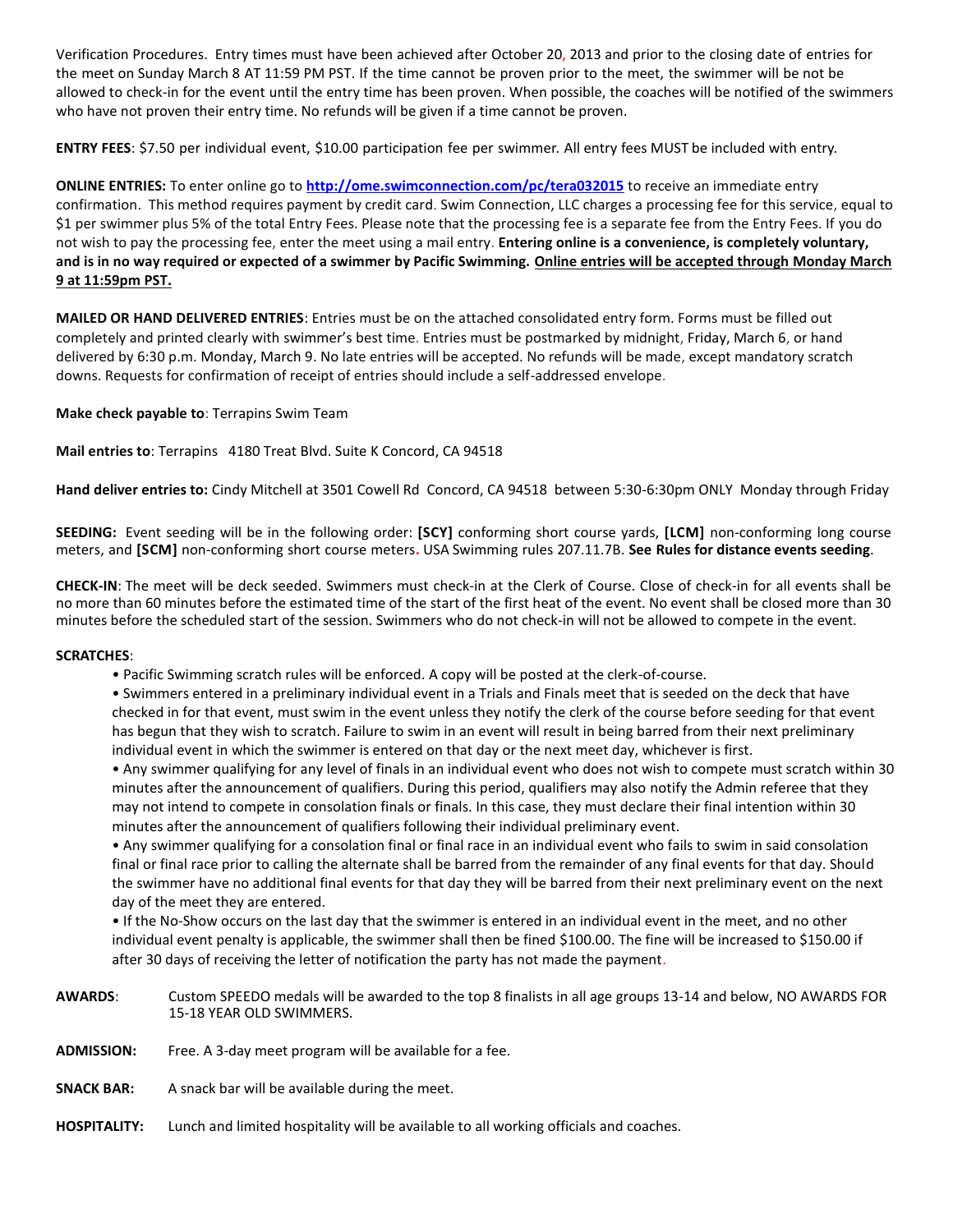**MISCELLANEOUS:** PLEASE MONITOR THE TERRAPIN WEBSITE AT HTTP://WWW.**[TERRAPINSWIM.COM](http://www.terrapinswim.com/)** FOR JO MEET UPDATES LEADING INTO THE MEET. **TEAM LANE TIMER ASSIGNMENTS** WILL BE POSTED ON THIS WEBSITE BY SATURDAY MARCH 14

### **EVENT SUMMARY:**

|                 | 10-Un           | $11 - 12$       | $13 - 14$        | $15 - 18$       |  |
|-----------------|-----------------|-----------------|------------------|-----------------|--|
| <b>FRIDAY</b>   | 200 Free        | <b>500 Free</b> | <b>500 Free</b>  | <b>500 Free</b> |  |
|                 | <b>500 Free</b> | 400 IM          | 400 IM           | 400 IM          |  |
|                 | 100 IM          | 100 IM          | 100 Fly          | <b>100 Fly</b>  |  |
|                 | 50 Fly          | 100 Breast      | 200 Breast       | 200 Breast      |  |
|                 | 100 Breast      | 200 Fly         | 50 Free          | 50 Free         |  |
|                 | 50 Free         | 50 Free         | 200 Back         | 200 Back        |  |
| <b>SATURDAY</b> | 100 Back        | 100 Back        | 100 Free         | 100 Free        |  |
|                 |                 | <b>50 Fly</b>   | 1000 Free        | 1000 Free       |  |
|                 |                 | 200 Free        |                  |                 |  |
|                 |                 | 1000 Free       |                  |                 |  |
|                 | 200 IM          | 200 IM          | 200 IM           | 200 IM          |  |
|                 | 50 Breast       | 50 Breast       | 100 Breast       | 100 Breast      |  |
|                 | 100 Free        | 100 Fly         | 200 Free         | 200 Free        |  |
|                 | 50 Back         | 100 Free        | 100 Back         | 100 Back        |  |
| <b>SUNDAY</b>   | <b>100 Fly</b>  | 50 Back         | 200 Fly          | 200 Fly         |  |
|                 |                 | 200 Breast      | <b>1650 Free</b> | 1650 Free       |  |
|                 |                 | 200 Back        |                  |                 |  |
|                 |                 | 1650 Free       |                  |                 |  |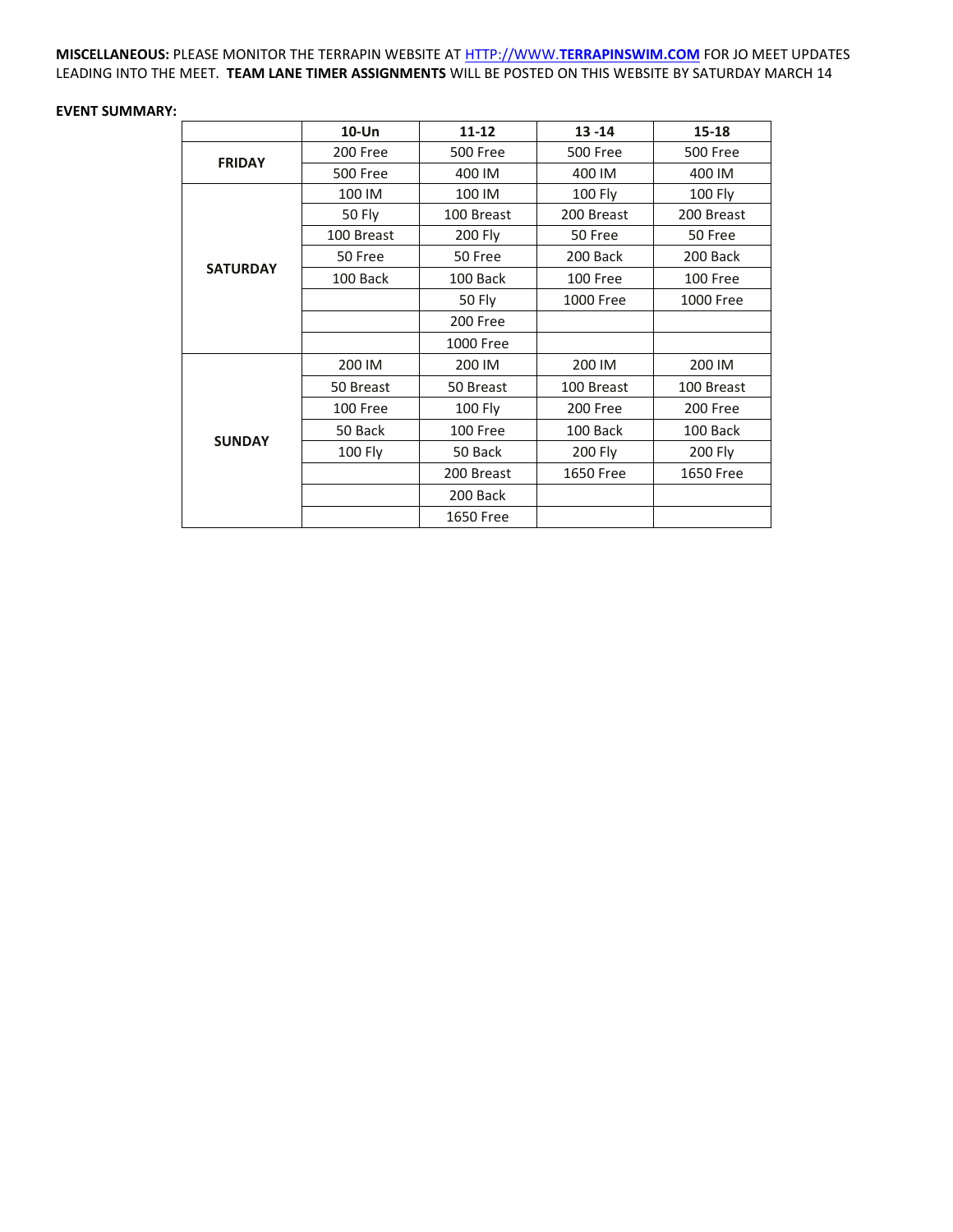| <b>Friday March 20</b> |                              |             |  |  |  |
|------------------------|------------------------------|-------------|--|--|--|
| Girls                  | <b>Event Age Group &amp;</b> | <b>Boys</b> |  |  |  |
| Event#                 | <b>Description</b>           | Event#      |  |  |  |
| 1                      | 10-Un 200 Free               | 2           |  |  |  |
| 3                      | 11-12 500 Free               | 4           |  |  |  |
| 5                      | 13-14 500 Free*              | 6           |  |  |  |
|                        | 15-18 500 Free*              |             |  |  |  |
| 7                      | 10-Un 500 Free               | 8           |  |  |  |
| q                      | 11-12 400 IM                 | 10          |  |  |  |
| 11                     | 13-14 400 IM*                |             |  |  |  |
|                        | 15-18 400 IM*                | 12          |  |  |  |

| <b>Friday March 20</b> |                              |                | <b>Saturday March 21</b> |                              |             | <b>Sunday March 22</b> |                              |       |  |
|------------------------|------------------------------|----------------|--------------------------|------------------------------|-------------|------------------------|------------------------------|-------|--|
| irls                   | <b>Event Age Group &amp;</b> | <b>Boys</b>    | Girls                    | <b>Event Age Group &amp;</b> | <b>Boys</b> | Girls                  | <b>Event Age Group &amp;</b> | Boy:  |  |
| nt#                    | <b>Description</b>           | Event#         | Event#                   | <b>Description</b>           | Event#      | Event#                 | <b>Description</b>           | Event |  |
| $\mathbf 1$            | 10-Un 200 Free               | $\overline{2}$ | 13                       | 10-Un 100 IM                 | 14          | 59                     | 11-12 200 IM                 | 60    |  |
| $\overline{3}$         | 11-12 500 Free               | $\overline{4}$ | 15                       | 11-12 100 IM                 | 16          | 61                     | 10-Un 200 IM                 | 62    |  |
| 5                      | 13-14 500 Free*              | 6              | 17                       | 13-14 100 Fly                | 18          | 63                     | 13-14 200 IM                 | 64    |  |
|                        | 15-18 500 Free*              |                | 19                       | 15-18 100 Fly                | 20          | 65                     | 15-18 200 IM                 | 66    |  |
| $\overline{7}$         | 10-Un 500 Free               | 8              | 21                       | 10-Un 50 Fly                 | 22          | 67                     | 11-12 50 Breast              | 68    |  |
| 9                      | 11-12 400 IM                 | 10             | 23                       | 11-12 100 Breast             | 24          | 69                     | 10-Un 50 Breast              | 70    |  |
| $\overline{1}$         | 13-14 400 IM*                | 12             | 25                       | 13-14 200 Breast             | 26          | 71                     | 11-12 100 Fly                | 72    |  |
|                        | 15-18 400 IM*                |                | 27                       | 15-18 200 Breast             | 28          | 73                     | 13-14 100 Breast             | 74    |  |
|                        |                              |                | 29                       | 11-12 200 Fly                | 30          | 75                     | 15-18 100 Breast             | 76    |  |
|                        |                              |                | 31                       | 10-Un 100 Breast             | 32          | 77                     | 11-12 100 Free               | 78    |  |
|                        |                              |                | 33                       | 11-12 50 Free                | 34          | 79                     | 10-Un 100 Free               | 80    |  |
|                        |                              |                | 35                       | 13-14 50 Free                | 36          | 81                     | 13-14 200 Free               | 82    |  |
|                        |                              |                | 37                       | 15-18 50 Free                | 38          | 83                     | 15-18 200 Free               | 84    |  |
|                        |                              |                | 39                       | 10-Un 50 Free                | 40          | 85                     | 11-12 50 Back                | 86    |  |
|                        |                              |                | 41                       | 11-12 100 Back               | 42          | 87                     | 10-Un 50 Back                | 88    |  |
|                        |                              |                | 43                       | 13-14 200 Back               | 44          | 89                     | 11-12 200 Breast             | 90    |  |
|                        |                              |                | 45                       | 15-18 200 Back               | 46          | 91                     | 13-14 100 Back               | 92    |  |
|                        |                              |                | 47                       | 11-12 50 Fly                 | 48          | 93                     | 15-18 100 Back               | 94    |  |
|                        |                              |                | 49                       | 10-Un 100 Back               | 50          | 95                     | 11-12 200 Back               | 96    |  |
|                        |                              |                | 51                       | 11-12 200 Free               | 52          | 97                     | 10-Un 100 Fly                | 98    |  |
|                        |                              |                | 53                       | 13-14 100 Free               | 54          | 99                     | 13-14 200 Fly                | 100   |  |
|                        |                              |                | 55                       | 15-18 100 Free               | 56          | 101                    | 15-18 200 Fly                | 102   |  |
|                        |                              |                |                          | 11-12 1000 Free*+            |             |                        | 11-12 1650 Free*+            |       |  |
|                        |                              |                | 57                       | 13-14 1000 Free*+            | 58          | 103                    | 13-14 1650 Free*+            | 104   |  |
|                        |                              |                |                          | 15-18 1000 Free*+            |             |                        | 15-18 1650 Free*+            |       |  |

**Boys Event #**

**\*Event will swim together, but be awarded separately.**

**+Swimmers must provide their own timers and lap counters. Girls and Boys heats will alternate with the option of changing the order of the events and heats at the discretion of the Meet Referee and Meet Director.**

**Time Standards are listed a[t http://www.pacswim.org/userfiles/cms/documents/809/jos-1415.pdf](http://www.pacswim.org/userfiles/cms/documents/809/jos-1415.pdf)**